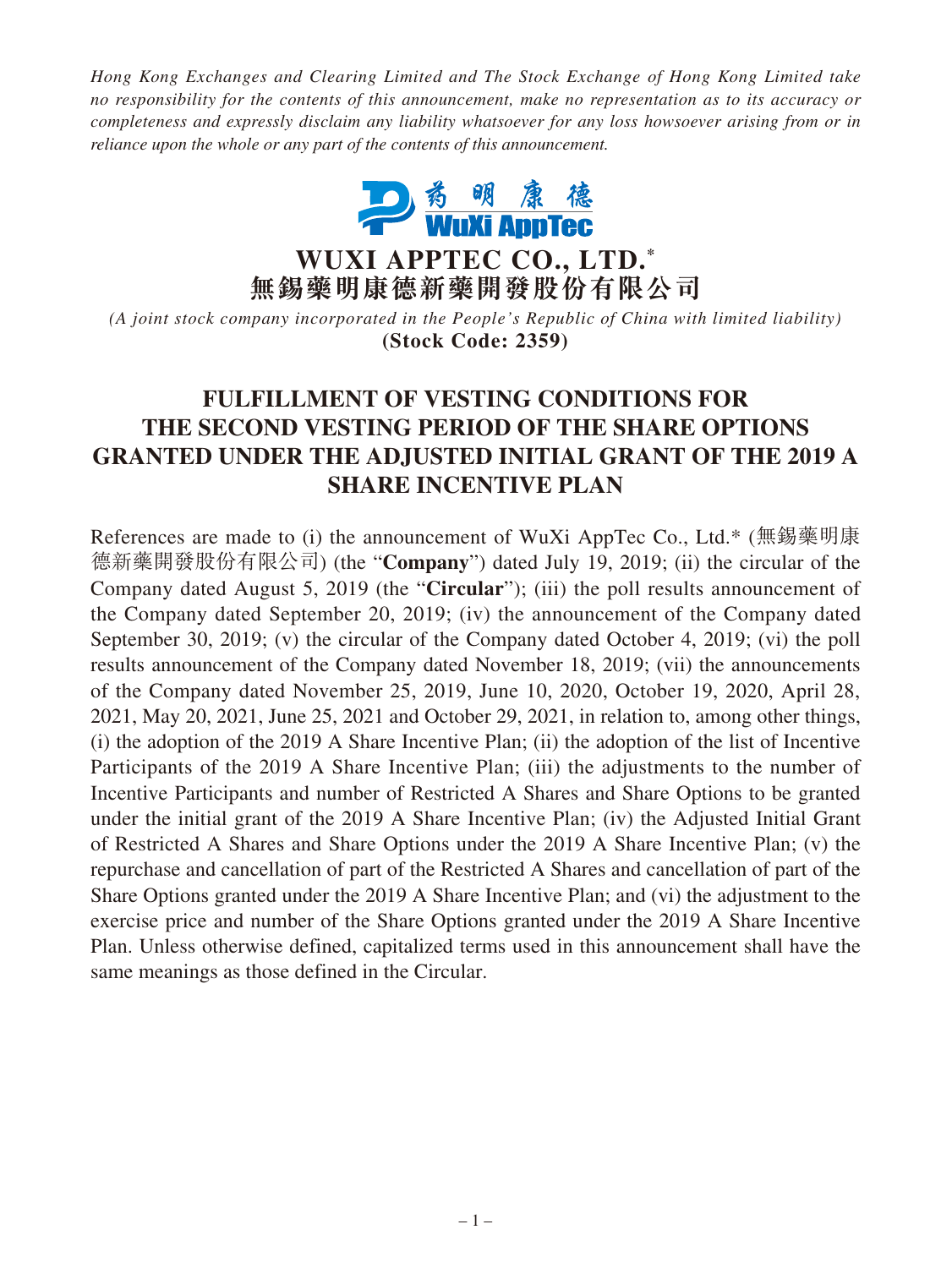#### **INTRODUCTION**

The date of the grant of the Share Options (the "**Adjusted Initial Grant**") under the 2019 A Share Incentive Plan was November 25, 2019, pursuant to which 5,014,854 units of Share Options were granted to 455 Incentive Participants (the "**Adjusted Incentive Participants**") at the then exercise price of RMB64.88 per unit. Following the implementation of the profit distribution plan of the Company for the year ended December 31, 2019 and pursuant to the relevant adjustment mechanism of the 2019 A Share Incentive Plan as detailed in the Circular, the number of Share Options granted under the Adjusted Initial Grant was adjusted to 7,020,795 units at the exercise price of RMB46.34 per unit. Following the implementation of the profit distribution plan of the Company for the year ended December 31, 2020 and pursuant to the relevant adjustment mechanism of the 2019 A Share Incentive Plan as detailed in the Circular, the number of Share Options granted under the Adjusted Initial Grant was further adjusted to 7,200,260 units at the exercise price of RMB38.62 per unit. In addition, on June 10, 2020, October 19, 2020, April 28, 2021, June 25, 2021 and October 29, 2021, pursuant to the relevant proposals approved by the Board, 474,255, 249,900, 296,394, 77,741, 330,912 units of Share Options granted under the Adjusted Initial Grant were cancelled, respectively. Please refer to the relevant announcements of the Company dated June 10, 2020, October 19, 2020, April 28, 2021, June 25, 2021 and October 29, 2021 for further details. The underlying shares of the 2019 A Share Incentive Plan shall comprise solely of ordinary A Shares to be issued by the Company to the Adjusted Incentive Participants. Particulars of the allocation of the Share Options granted to the Adjusted Incentive Participants under the Adjusted Initial Grant are as follows:

| <b>Position</b>                                                                                                                               | <b>Vesting Share</b><br><b>Initial Grant</b> | <b>Percentage</b><br><b>Number of Share Options</b><br>Options under the under the<br>granted under 2019 A Share 2019 A Share<br>the Adjusted Incentive Plan Incentive Plan<br>$(\%)$ | <b>Percentage to</b><br>the total share<br>capital of the<br>to the total Company as<br>number of at the date of<br>the grant of<br>granted Share Options<br>$(\%)$ (Note) |
|-----------------------------------------------------------------------------------------------------------------------------------------------|----------------------------------------------|---------------------------------------------------------------------------------------------------------------------------------------------------------------------------------------|----------------------------------------------------------------------------------------------------------------------------------------------------------------------------|
| 334 senior-level managers, mid-level<br>managers and backbone members of the<br>technicians and basic-level managers<br>and other technicians | 1,905,840                                    | 30.00                                                                                                                                                                                 | 0.12                                                                                                                                                                       |

*Note:*

The total share capital of the Company as at the date of the grant of Share options under the 2019 A Share Incentive Plan was 1,638,183,787 Shares.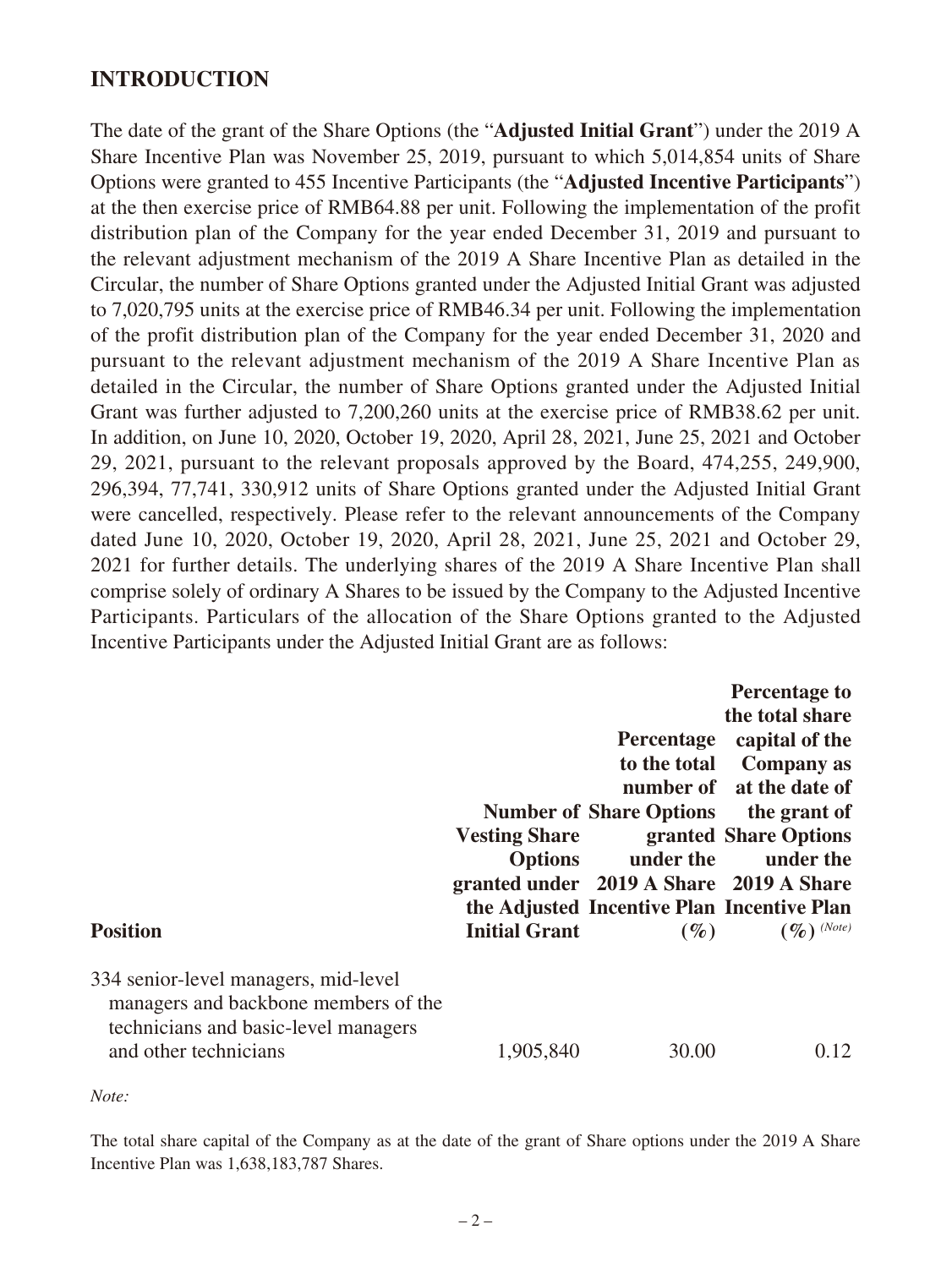## **FULFILLMENT OF VESTING CONDITIONS FOR THE SECOND VESTING PERIOD OF THE SHARE OPTIONS GRANTED UNDER THE ADJUSTED INITIAL GRANT OF THE 2019 A SHARE INCENTIVE PLAN**

#### **The maturity of vesting schedule**

There are three tranches of Share Options granted under the Adjusted Initial Grant. The withholding period for each tranche of the Share Options granted are 18, 30 and 42 months from the date of the Adjusted Initial Grant, respectively.

Pursuant to the terms of the 2019 A Share Incentive Plan, the vesting periods (each a "**Vesting Period**") and vesting arrangements in relation to each tranche of the Share Options granted under the Adjusted Initial Grant are as follows:

| <b>Vesting arrangements</b> | <b>Vesting period</b>                                                                                                                                                                | <b>Proportion of</b><br><b>Vesting</b> |
|-----------------------------|--------------------------------------------------------------------------------------------------------------------------------------------------------------------------------------|----------------------------------------|
| <b>First Vesting Period</b> | From the first trading day after 18 months from<br>the date of the Adjusted Initial Grant to the last<br>trading day within 30 months from the date of<br>the Adjusted Initial Grant | $40\%$                                 |
| Second Vesting Period       | From the first trading day after 30 months from<br>the date of the Adjusted Initial Grant to the last<br>trading day within 42 months from the date of<br>the Adjusted Initial Grant | $30\%$                                 |
| Third Vesting Period        | From the first trading day after 42 months from<br>the date of the Adjusted Initial Grant to the last<br>trading day within 54 months from the date of<br>the Adjusted Initial Grant | $30\%$                                 |

As the Share Options under the Adjusted Initial Grant were granted on November 25, 2019, the second withholding period of the Share Options granted under the Adjusted Initial Grant matured on May 24, 2022. Therefore, the second Vesting Period of the Share Options granted under the Adjusted Initial Grant shall begin on May 25, 2022.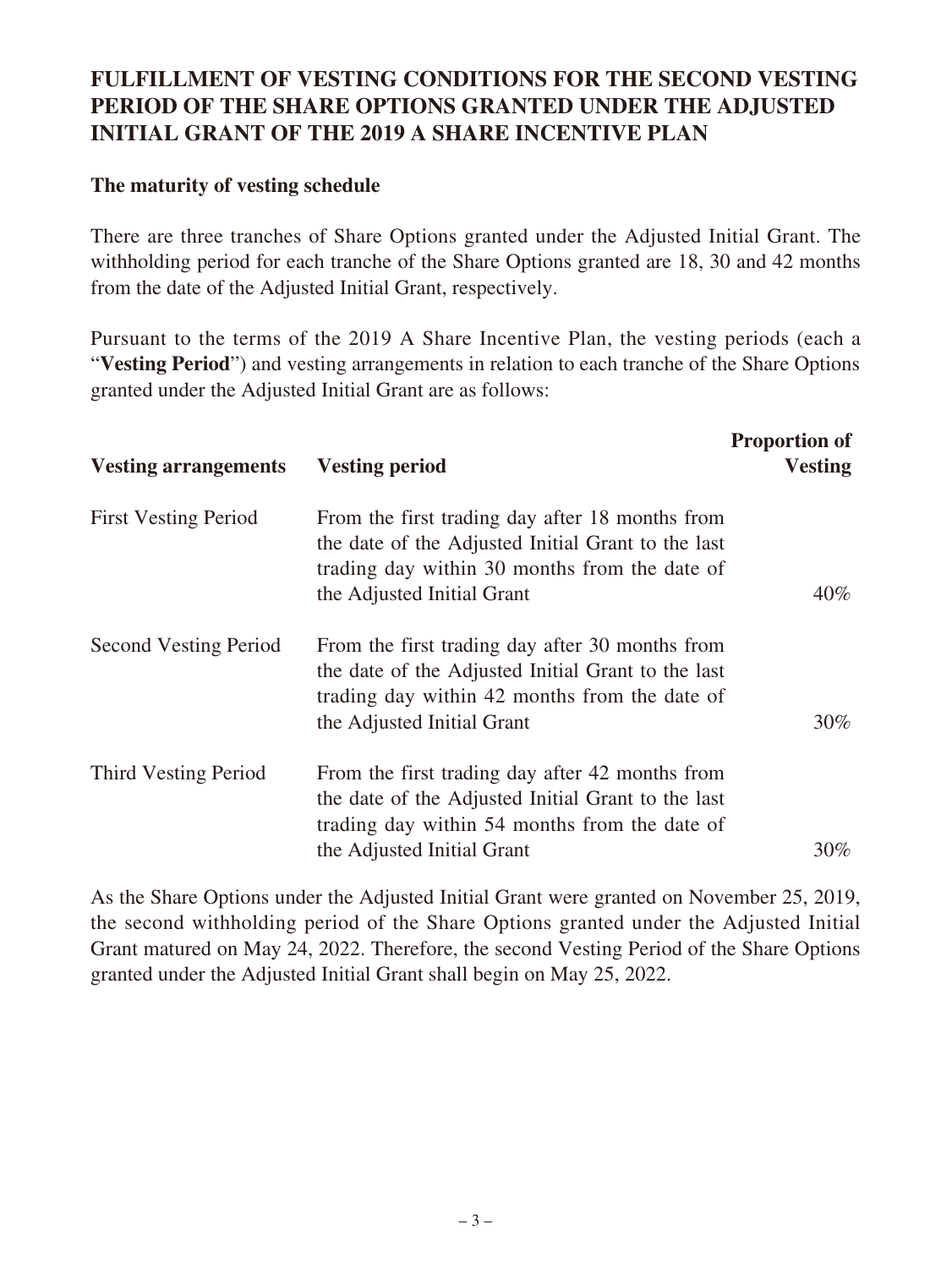#### **The fulfillment of vesting conditions**

Pursuant to the relevant terms of the 2019 A Share Incentive Plan and the Administrative Measures on Share Incentives of Listed Companies (the "**Administrative Measures**"), the Share Options granted under the Adjusted Initial Grant to the Adjusted Incentive Participants can be vested upon satisfaction of all of the following conditions:

## *1. None of the following circumstances has occurred to the Company immediately prior to the commencement of the Second Vesting Period:*

- (i) a certified public accountant gives a negative opinion or indicates the inability to give an opinion in the financial and accounting report of the Company for the latest accounting year;
- (ii) a certified public accountant gives a negative opinion or indicates the inability to give an opinion on internal control in the financial report of the Company for the latest accounting year;
- (iii) the Company has distributed profit in violation of the laws and regulations, Articles of Associations or public undertakings within the most recent 36 months after listing;
- (iv) the implementation of the share incentive scheme is forbidden by the laws and regulations; and
- (v) other circumstances as determined by the CSRC.

## *2. None of the following circumstances has occurred to the Adjusted Incentive Participants immediately prior to the commencement of the Second Vesting Period:*

- (i) such Incentive Participant is deemed as an inappropriate candidate by the relevant stock exchange in the most recent 12 months;
- (ii) such Incentive Participant is deemed as an inappropriate candidate by the CSRC or its agency authorities in the most recent 12 months;
- (iii) such Incentive Participant has been imposed administrative penalties or is banned from the securities market by the CSRC or its agency authorities due to material non-compliance of laws and regulations in the most recent 12 months;
- (iv) occurrence of circumstances as stipulated in the Company Law under which such Incentive Participant is prohibited from acting as a director or member of the senior management of a company;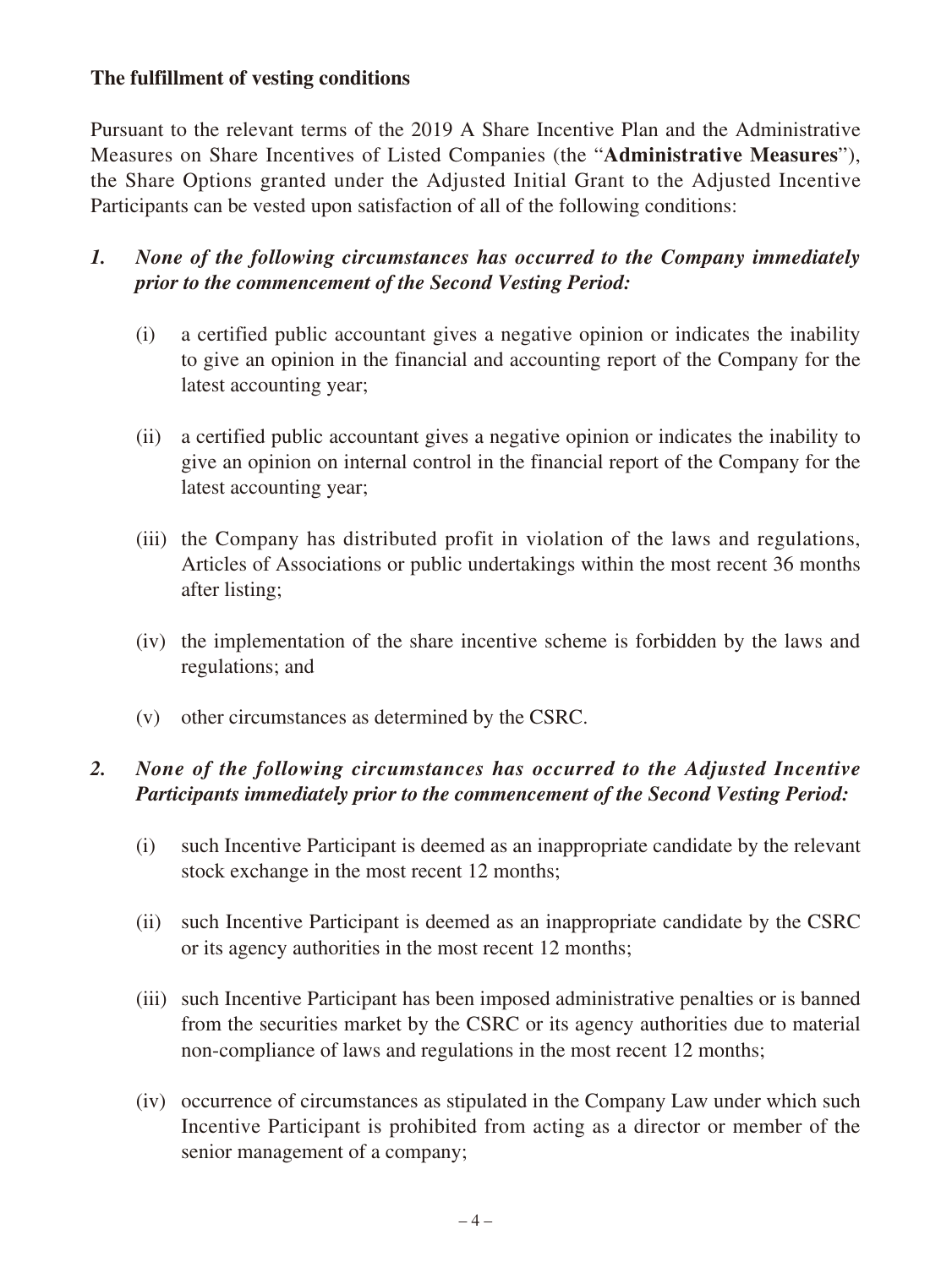- (v) such Incentive Participant is prohibited by the law from participating in share incentive scheme of listed companies; and
- (vi) other circumstances as determined by the CSRC.

#### *3. Performance indicators of the Company*

Pursuant to the terms of the 2019 A Share Incentive Plan, the following performance targets must be fulfilled by the Company in its annual performance appraisal for the Share Options granted under the Adjusted Initial Grant to become vested:

| <b>Vesting period</b>        | <b>Performance targets</b>                                                                        |
|------------------------------|---------------------------------------------------------------------------------------------------|
| <b>First Vesting Period</b>  | The growth of operating revenue for 2019 is not less than<br>RMB1.5 billion as compared with 2018 |
| <b>Second Vesting Period</b> | The growth of operating revenue for 2020 is not less than<br>RMB3.0 billion as compared with 2018 |
| Third Vesting Period         | The growth of operating revenue for 2021 is not less than<br>RMB4.5 billion as compared with 2018 |

The operating revenue of the Company for 2020 is RMB16,535,431,465.41, the growth of which as compared with that for 2018 is RMB6.922 billion, and thus the performance target of the Company for the second Vesting Period was fulfilled.

*Note:*

The "operating revenue" represents the operating revenue as shown in the consolidated financial statements of the Company.

## *4. Performance appraisal for Incentive Participants*

In accordance with the Employee Performance Appraisal System (《員工績效考 核制度》), the remuneration and appraisal committee of the Board shall conduct comprehensive appraisal of the Incentive Participants and grade the results for each assessment year. The proportion of the Share Options that can be vested shall be determined based on the appraisal results and in the following manner:

Number of Share Options vested to an Incentive Participant for the respective year = standard coefficient  $\times$  the scheduled number of Share Options vested to the Incentive Participant for the respective year. The standard coefficient shall be 100% if the assessment result of the Incentive Participant is "B" or above (including "**B-**"), and shall be 0 if the assessment result is below "B".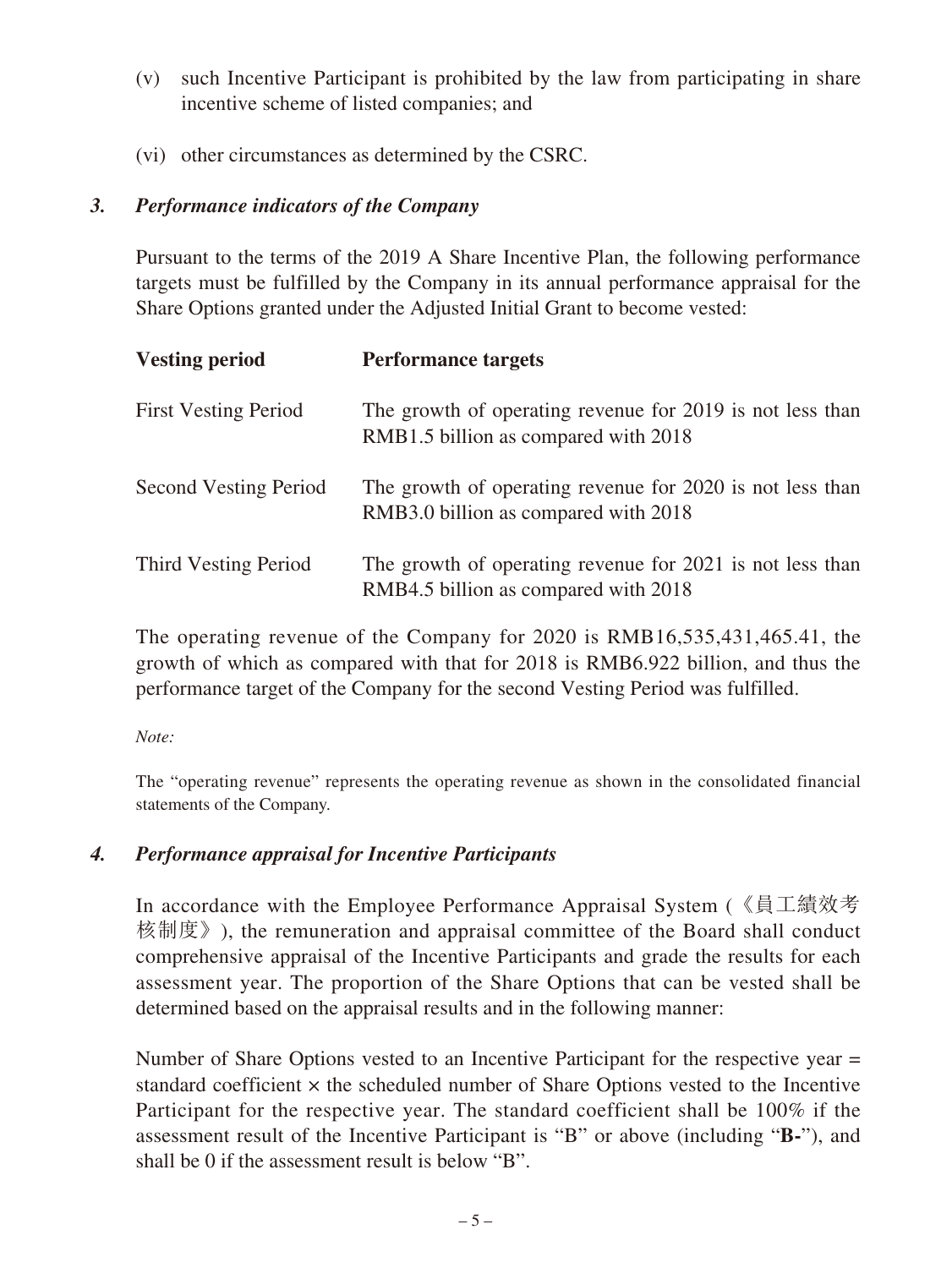Save for (i) four Adjusted Incentive Participants who were unable to reach the performance requirements at individual level for 2020 (the Share Options granted to them have already been cancelled in July 2021); and (ii) 46 Adjusted Incentive Participants who have departed before the expiry of the relevant withholding period (the Share Options granted to 33 of them have already been cancelled in July 2021 and December 2021) *(Note)*, 334 Adjusted Incentive Participants have reached the performance requirements at individual level and have fulfilled the conditions for the vesting of the Share Options granted under the Adjusted Initial Grant for the second Vesting Period.

In light of the above, the vesting conditions for the second Vesting period of the Share Options granted under the Adjusted Initial Grant have been fulfilled and a total of 1,905,840 units of Share Options will become vested to 334 Adjusted Incentive Participants during the second Vesting Period. Such Share Options shall only be exercised by the Adjusted Incentive Participants within the Vesting Periods. If the Share Options are not exercised within the Vesting Periods, such Share Options shall be cancelled by the Company.

*Note:*

Among such Adjusted Incentive Participants, three of whom were unable to reach the performance requirements at individual level for 2020 and also departed before the expiry of the relevant withholding period, resulting in the Share Options granted to them being cancelled in July 2021 and December 2021, respectively.

## **OPINION OF THE INEDS**

The independent non-executive Directors (the "**INEDs**") had formed the following independent opinion:

The vesting arrangements are in compliance with the relevant laws and regulations including the Administrative Measures, and are also in compliance with the requirements under the 2019 A Share Incentive Plan and the Administrative Measures for Appraisal System for the Restricted A Shares and Stock Option Incentive Plan of 2019 (the "**Administrative Measures for Appraisal System**"), and are not detrimental to the Company and the Shareholders as a whole. The vesting takes the form of voluntary vesting and the relevant vesting conditions have been fulfilled. The qualification of the 334 Adjusted Incentive Participants as incentive participants under the 2019 A Share Incentive Plan is legal and effective As such, the INEDs agreed to a total of 1,905,840 units of the Share Options granted under the Adjusted Initial Grant becoming vested to 334 Adjusted Incentive Participants during the second Vesting Period in accordance with the relevant requirements of the 2019 A Share Incentive Plan.